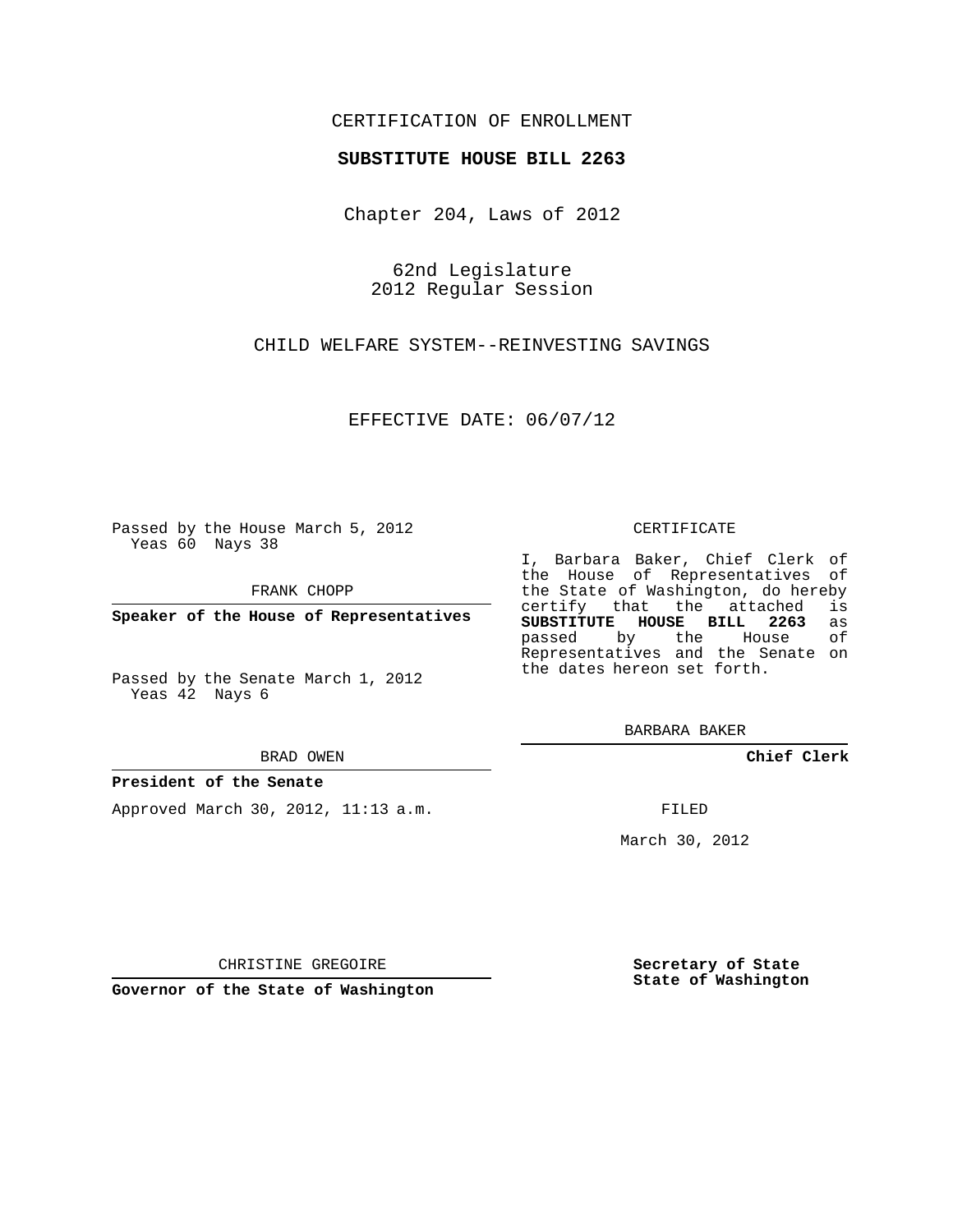# **SUBSTITUTE HOUSE BILL 2263** \_\_\_\_\_\_\_\_\_\_\_\_\_\_\_\_\_\_\_\_\_\_\_\_\_\_\_\_\_\_\_\_\_\_\_\_\_\_\_\_\_\_\_\_\_

\_\_\_\_\_\_\_\_\_\_\_\_\_\_\_\_\_\_\_\_\_\_\_\_\_\_\_\_\_\_\_\_\_\_\_\_\_\_\_\_\_\_\_\_\_

AS AMENDED BY THE SENATE

Passed Legislature - 2012 Regular Session

## **State of Washington 62nd Legislature 2012 Regular Session**

**By** House Ways & Means (originally sponsored by Representatives Kagi, Walsh, Carlyle, Ladenburg, Darneille, Goodman, Fitzgibbon, Jinkins, Roberts, Ryu, and Kenney)

READ FIRST TIME 02/07/12.

 AN ACT Relating to reinvesting savings resulting from improved outcomes in the child welfare system; adding a new section to chapter 74.13 RCW; adding a new section to chapter 43.135 RCW; adding new sections to chapter 43.131 RCW; creating a new section; and providing an effective date.

BE IT ENACTED BY THE LEGISLATURE OF THE STATE OF WASHINGTON:

 NEW SECTION. **Sec. 1.** (1) The legislature finds that the federal child and family services improvement and innovation act provides an important new opportunity for Washington state to flexibly use federal funding, traditionally limited to foster care, to achieve the following outcomes: Increase permanency for all infants, children, and youth by reducing the time spent in foster care placements when possible and promoting a successful transition to adulthood for older youth; increase the positive outcomes for infants, children, youth, and families in their homes and communities, including tribal communities; improve the safety and well-being of infants, children, and youth; and prevent child abuse and neglect and the reentry of infants, children, and youth into foster care.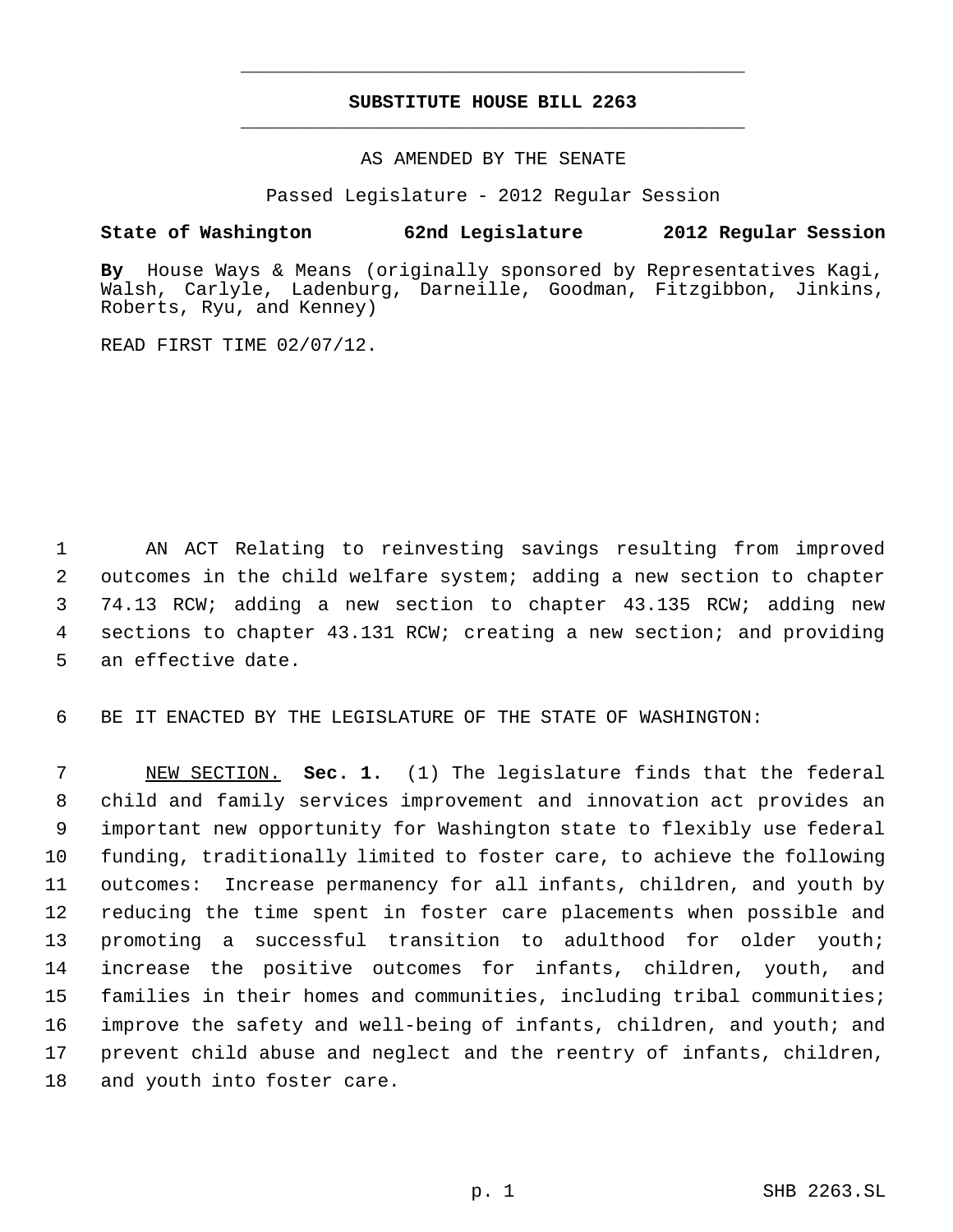(2) The legislature finds that the licensed out-of-home foster care caseload has declined by eighteen percent from fiscal year 2008 to fiscal year 2011. The legislature further finds that under the current system, as caseloads decline, fewer state and federal funds are available in the child welfare budget for prevention and reunification services to continue improving outcomes.

 (3) The legislature recognizes the need to reinvest savings related to foster care caseload reductions into effective efforts that improve outcomes. The legislature intends to maximize limited resources by continuing to focus on efforts to improve child safety, child permanency, and child well-being in Washington state.

 NEW SECTION. **Sec. 2.** A new section is added to chapter 74.13 RCW to read as follows:

 (1) The child and family reinvestment account is created in the state treasury. Moneys in the account may be spent only after appropriation. Moneys in the account may be expended solely for improving outcomes related to: (a) Safely reducing entry into the foster care system and preventing reentry; (b) safely increasing reunifications; (c) achieving permanency for children unable to be reunified; and (d) improving outcomes for youth who will age out of the foster care system. Moneys may be expended for shared savings under performance-based contracts.

 (2) Revenues to the child and family reinvestment account consist of: (a) Savings to the state general fund resulting from reductions in foster care caseloads and per capita costs, as calculated and transferred into the account under this section; and (b) any other public or private funds appropriated to or deposited in the account.

 (3)(a) The department of social and health services, in collaboration with the office of financial management and the caseload forecast council, shall develop a methodology for calculating the savings under this section. The methodology must be used for the 2013- 2015 fiscal biennium, and for each biennium thereafter. The methodology must establish a baseline for calculating savings. In developing the methodology, the department of social and health services shall incorporate the relevant requirements of any demonstration waiver granted to the state under P.L. 112-34. The savings must be based on actual caseload and per capita expenditures.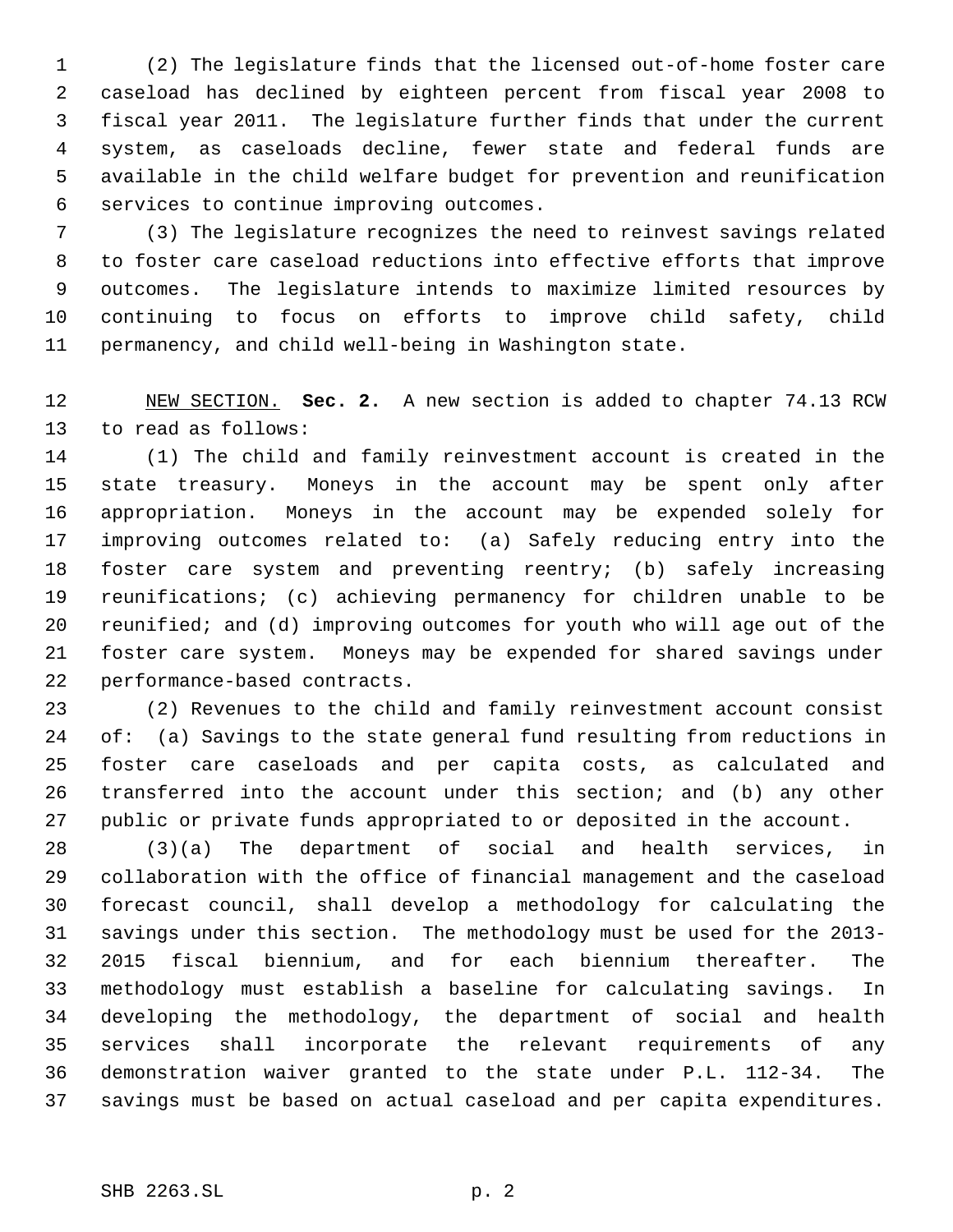By December 1, 2012, the department of social and health services shall submit the proposed methodology to the governor and the appropriate committees of the legislature. The methodology is deemed approved unless the legislature enacts legislation to modify or reject the methodology.

 (b) The department of social and health services shall use the methodology established in (a) of this subsection to calculate savings to the state general fund for transfer into the child and family reinvestment account in fiscal year 2014 and each fiscal year thereafter. Savings calculated by the department under this section are not subject to RCW 43.79.460. The department shall report the amount of the state general fund savings achieved to the office of financial management and the fiscal committees of the legislature at the end of each fiscal year. The office of financial management shall provide notice to the state treasurer of the amount of state general fund savings, as calculated by the department of social and health services, for transfer into the child and family reinvestment account.

 (c) Nothing in this section prohibits (i) the caseload forecast council from forecasting the foster care caseload under RCW 43.88C.010 or (ii) the department from including maintenance funding in its budget submittal for caseload costs that exceed the baseline established in (a) of this subsection.

 NEW SECTION. **Sec. 3.** A new section is added to chapter 43.135 RCW to read as follows:

 RCW 43.135.034(4) does not apply to the transfer established under section 2 of this act.

 NEW SECTION. **Sec. 4.** A new section is added to chapter 43.131 RCW to read as follows:

 The child and family reinvestment account and methodology for calculating savings as established under this act shall be terminated on June 30, 2018, as provided in section 5 of this act.

 NEW SECTION. **Sec. 5.** A new section is added to chapter 43.131 RCW to read as follows:

 The following acts or parts of acts, as now existing or hereafter amended, are each repealed, effective June 30, 2019: